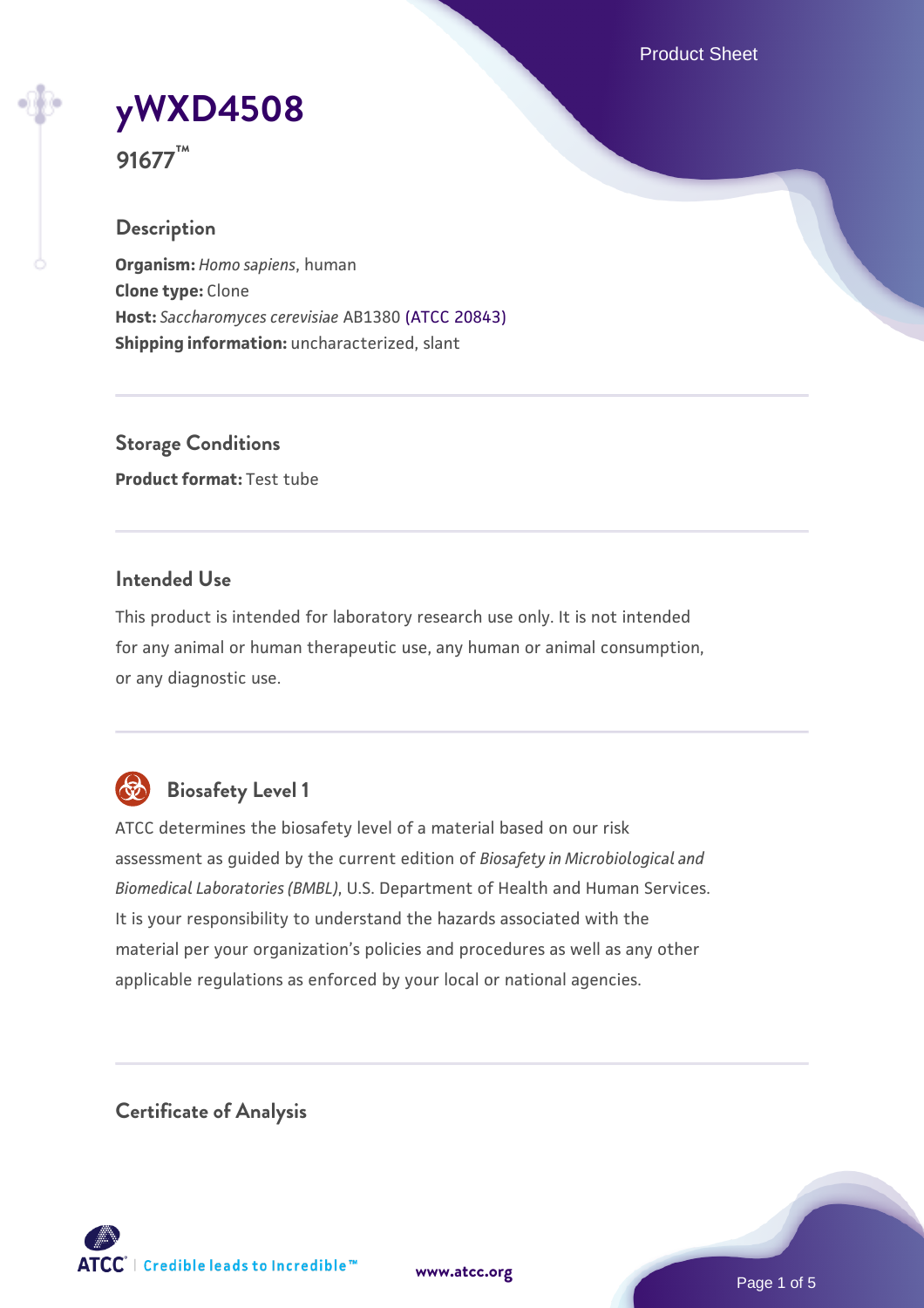## **[yWXD4508](https://www.atcc.org/products/91677)** Product Sheet **91677**

For batch-specific test results, refer to the applicable certificate of analysis that can be found at www.atcc.org.

## **Insert Information**

**Type of DNA:** genomic **Genome:** Homo sapiens **Chromosome:** X X pter-q27.3 **Gene name:** DNA Segment, single copy **Gene product:** DNA Segment, single copy [DXS3481] **Gene symbol:** DXS3481 **Contains complete coding sequence:** Unknown **Insert end:** EcoRI

## **Vector Information**

**Construct size (kb):** 235.0 **Intact vector size:** 11.454 **Vector name:** pYAC4 **Type of vector:** YAC **Host range:** *Saccharomyces cerevisiae*; *Escherichia coli* **Vector information:** other: telomere, 3548-4235 other: telomere, 6012-6699 Cross references: DNA Seq. Acc.: U01086 **Cloning sites:** EcoRI **Markers:** SUP4; HIS3; ampR; URA3; TRP1 **Replicon:** pMB1, 7186-7186; ARS1, 9632-10376

# **Growth Conditions**

**Medium:** 



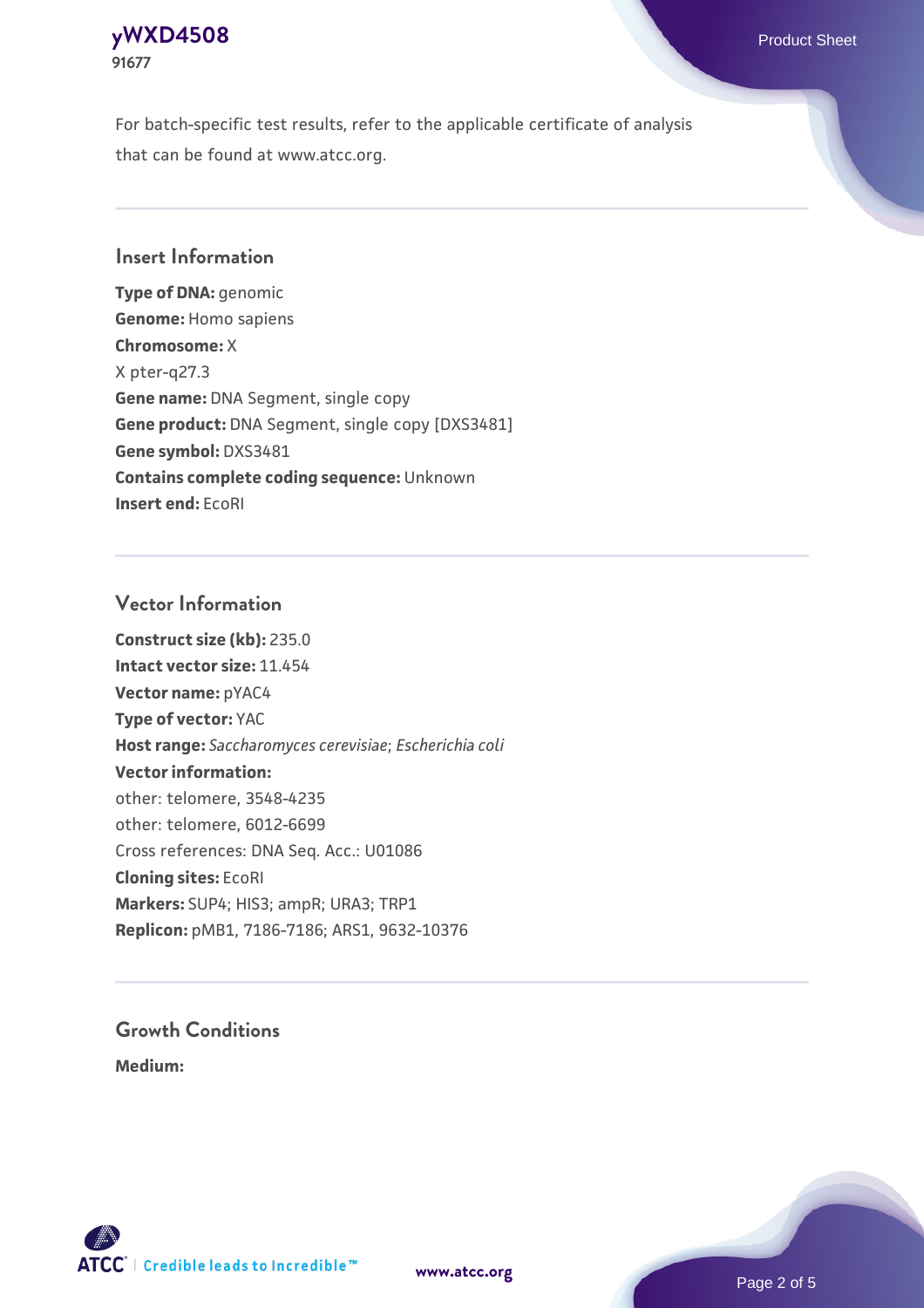#### **[yWXD4508](https://www.atcc.org/products/91677)** Product Sheet **91677**

[ATCC Medium 1245: YEPD](https://www.atcc.org/-/media/product-assets/documents/microbial-media-formulations/1/2/4/5/atcc-medium-1245.pdf?rev=705ca55d1b6f490a808a965d5c072196) **Temperature:** 30°C

#### **Notes**

More information may be available from ATCC (http://www.atcc.org or 703- 365-2620).

## **Material Citation**

If use of this material results in a scientific publication, please cite the material in the following manner: yWXD4508 (ATCC 91677)

## **References**

References and other information relating to this material are available at www.atcc.org.

#### **Warranty**

The product is provided 'AS IS' and the viability of ATCC® products is warranted for 30 days from the date of shipment, provided that the customer has stored and handled the product according to the information included on the product information sheet, website, and Certificate of Analysis. For living cultures, ATCC lists the media formulation and reagents that have been found to be effective for the product. While other unspecified media and reagents may also produce satisfactory results, a change in the ATCC and/or depositor-recommended protocols may affect the recovery, growth, and/or function of the product. If an alternative medium formulation or reagent is used, the ATCC warranty for viability is no longer



**[www.atcc.org](http://www.atcc.org)**

Page 3 of 5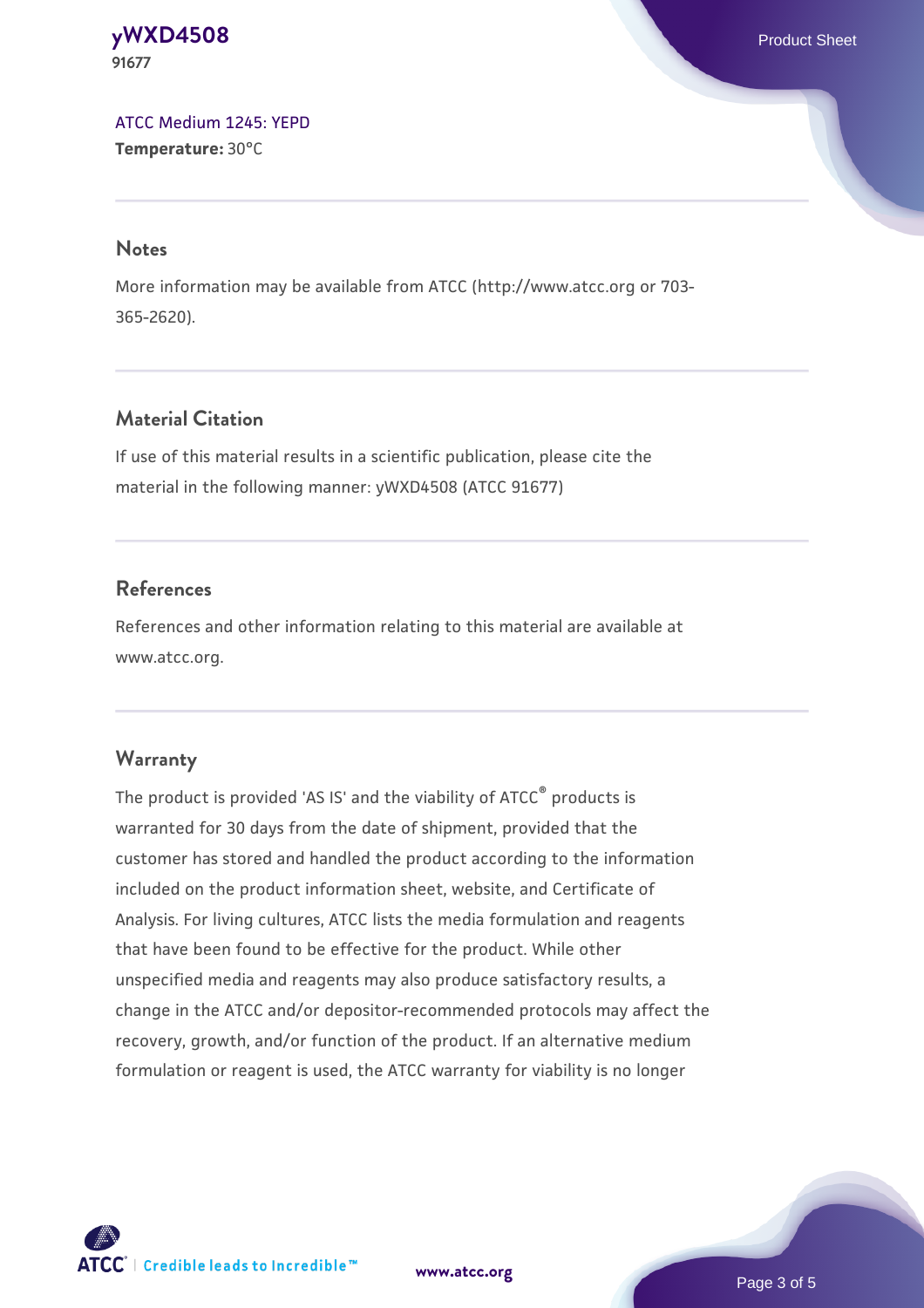**[yWXD4508](https://www.atcc.org/products/91677)** Product Sheet **91677**

valid. Except as expressly set forth herein, no other warranties of any kind are provided, express or implied, including, but not limited to, any implied warranties of merchantability, fitness for a particular purpose, manufacture according to cGMP standards, typicality, safety, accuracy, and/or noninfringement.

#### **Disclaimers**

This product is intended for laboratory research use only. It is not intended for any animal or human therapeutic use, any human or animal consumption, or any diagnostic use. Any proposed commercial use is prohibited without a license from ATCC.

While ATCC uses reasonable efforts to include accurate and up-to-date information on this product sheet, ATCC makes no warranties or representations as to its accuracy. Citations from scientific literature and patents are provided for informational purposes only. ATCC does not warrant that such information has been confirmed to be accurate or complete and the customer bears the sole responsibility of confirming the accuracy and completeness of any such information.

This product is sent on the condition that the customer is responsible for and assumes all risk and responsibility in connection with the receipt, handling, storage, disposal, and use of the ATCC product including without limitation taking all appropriate safety and handling precautions to minimize health or environmental risk. As a condition of receiving the material, the customer agrees that any activity undertaken with the ATCC product and any progeny or modifications will be conducted in compliance with all applicable laws, regulations, and guidelines. This product is provided 'AS IS' with no representations or warranties whatsoever except as expressly set forth herein and in no event shall ATCC, its parents, subsidiaries, directors, officers, agents, employees, assigns, successors, and affiliates be liable for indirect, special, incidental, or consequential damages of any kind in connection with or arising out of the customer's use of the product. While reasonable effort is made to ensure authenticity and reliability of materials on deposit, ATCC is not liable for damages arising from the misidentification or



**[www.atcc.org](http://www.atcc.org)**

Page 4 of 5